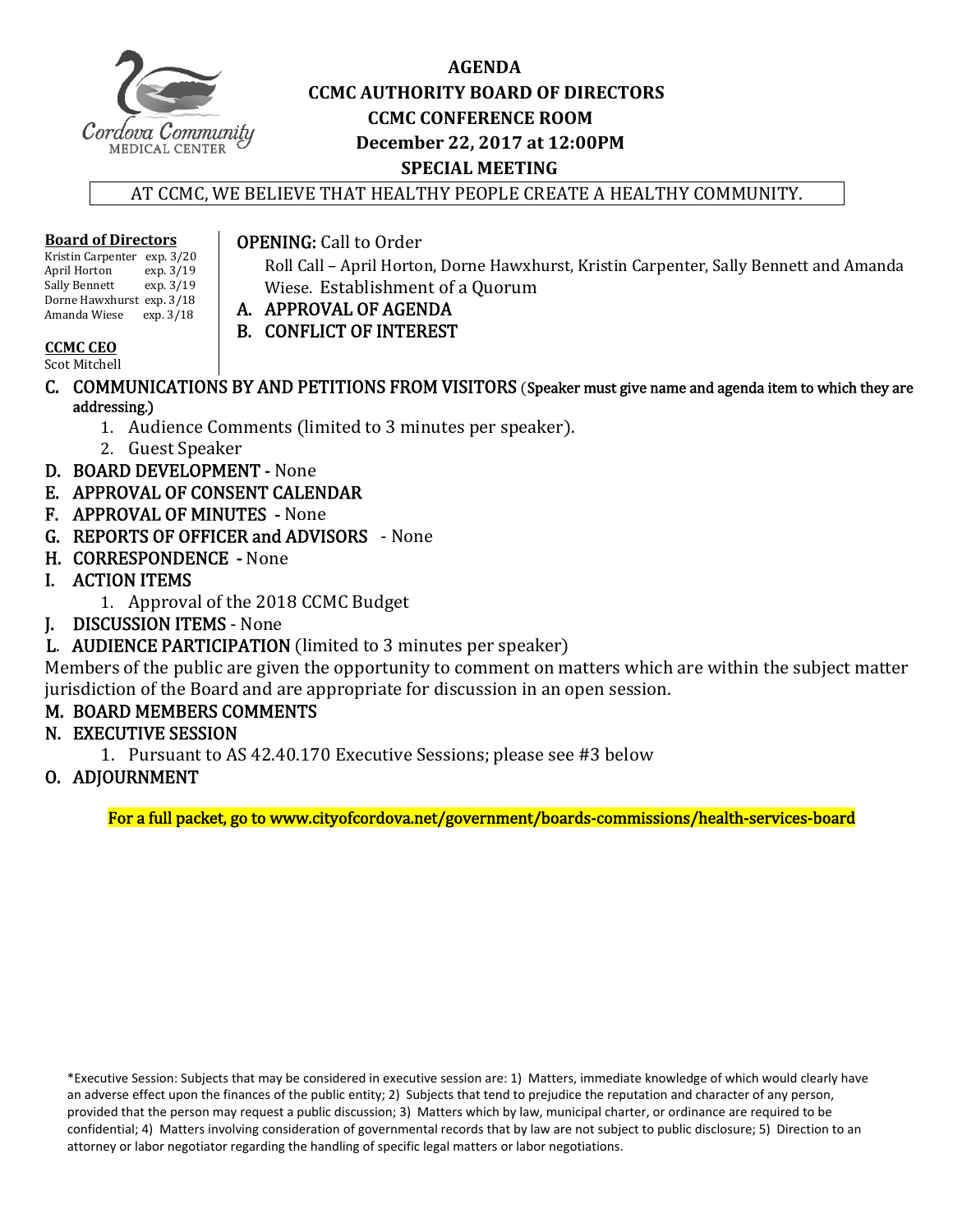# Cordova Community Medical Center 2018 Draft Budget

Pages in this package

- 1) Narrative
- 2) Projected Budget statistical page
- 3) Budget assumptions and description of process.
- 4) Comparative budgets and actual/projection comparison

#### **Narrative**

#### **Statistics**

The Key Statistics were circulated and everyone had input on what they thought the volumes would be.

2018 stats are in the blue lines--the orange cells are where I projected out 2017. Only the active for year will determine if we meet or exceed those numbers. Four Medicaid Swing bed patients were used for the entire year.

#### Revenue

An 8% price increase was calculated in the budget. We are getting payments especially for Lab where our prices are below the reimbursement. Commercial insurers are paying us the contract rate for charges, if we are low their payment is lower.

The Retail pharmacy revenue is from our projection last spring, it may be a great deal better than that.

#### Contractual allowances

I used the historical payer mix for ten month of 2017 to calculate the contractual by financial class/payer. Medicare is up because of changes in volume in relation to Medicaid Swing bed. If payer mix changes the contract allowances will change.

Charity and Bad Debt are just guesses they could be less or more.

#### Cost Recoveries

Grants are budgeted lower as we have been notified by grant managers grant will be less in 2018. In-kind contributions are expected to be about the same as this year. The city's 2018 contribution is shown in cost recoveries.

#### Expenses

Wages were calculated according the wage philosophy approved by board earlier this fall. Benefits in addition to the social security rate on wages, PERS was calculated at 34% (8% match and 26% for the past. (it is anticipated the state will lower their participation due to their budget issues.) The hospitals portion of the fixed costs of the health and life is included in the benefits as well as \$50K a month for actual claims based on the monthly average for 2017.

The other expense item are calculated on past history. Any one of those could change and it could change I. E. we have a 30 year old building repair could be more depending on what happens during the year.

There are a lot of moving parts in this year's draft of the budget—the retail pharmacy is new, it is unknown how it will perform. Payer mix could change, etc.

Respectfully submitted. Lee Holter CFO CCMC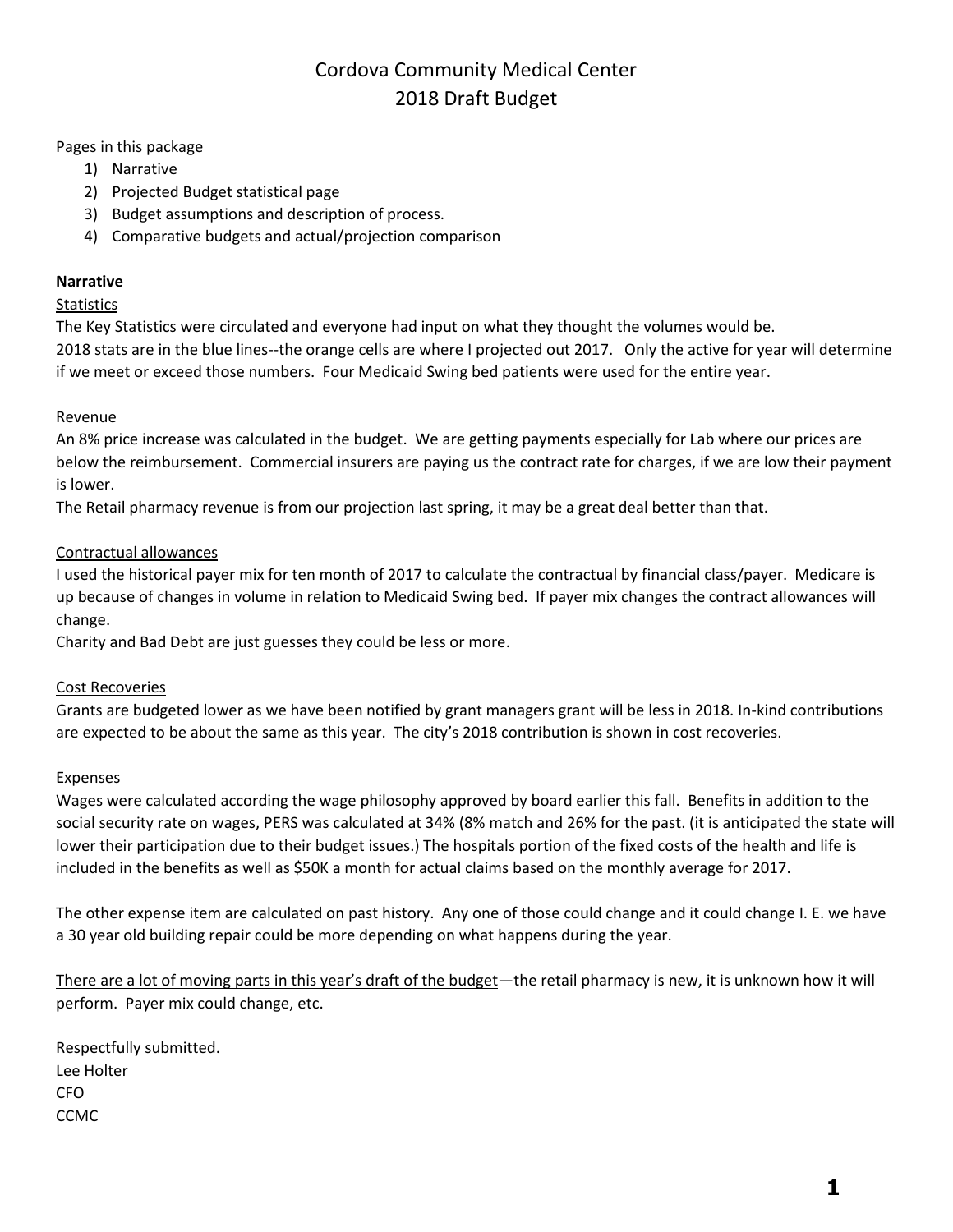| Cordova Community Medical Center Stati |                   |                | stics           |                          |                   |                           |                           |                   |                         |                          |                          |                          | Change each month                |                  |
|----------------------------------------|-------------------|----------------|-----------------|--------------------------|-------------------|---------------------------|---------------------------|-------------------|-------------------------|--------------------------|--------------------------|--------------------------|----------------------------------|------------------|
| <b>Budget stats in Blue</b>            | స్                | <u>ន</u>       | 5               | $\boldsymbol{S}$         | 5                 | 8                         | 5                         | 5                 | ႙ၟ                      | 5                        | 80                       | స్                       |                                  |                  |
|                                        | <u>ក្ខិ</u>       | Feb            | Mar             | Apr                      | Nay               | $\overline{5}$            | ミ                         | Aug               | Sep                     | ö                        | $\frac{5}{2}$            | Dec                      | <b>Cumulative Monthly</b>        |                  |
| Census<br>Hosp Acute+SWB Avg.          |                   | 29             |                 |                          |                   |                           |                           |                   |                         |                          |                          |                          | Total                            | Average          |
| <b>FY 2018 ADC</b>                     | $4.\overline{8}$  | 5.0            | 4.8             | 4.7                      | 4.6               | 4.4                       | 4.8                       | 4.5               | 4.6                     | 4.8                      | 4.5                      | 4.6                      |                                  | $\frac{1}{4}$    |
| <b>ADC</b><br>7102<br>≿                | 3.2               | 3.8            | 4.5             | 4.2                      | 3.8               | $\overline{\mathfrak{S}}$ | 4.5                       | 4.<br>4           | 4.5                     | 4.6                      | 4.5                      | 4.5                      |                                  | $\frac{1}{4}$    |
| FY 2016                                | $\frac{8}{2}$     | $\frac{0}{1}$  | $\frac{3}{1}$   | $\frac{0}{2}$            | $\overline{1}$ .  | $\frac{2}{3}$             | Ņ<br>$\blacksquare$       | $\frac{3}{2}$     | 0.7                     | H                        | 0.5                      | $\frac{0}{1}$            |                                  | $\frac{2}{1}$    |
| FY 2015                                | Ξ                 | $\frac{2}{3}$  | $\frac{0}{2}$   | ვ.<br>2                  | $\frac{0}{2}$     | $\frac{7}{2}$             | တ<br>0                    | c.                | $\overline{0}$          | r.<br>0                  | $\frac{9}{2}$            | $\overline{\circ}$       |                                  | Ņ                |
| <b>Acute Admits</b>                    |                   |                |                 |                          |                   |                           |                           |                   |                         |                          |                          |                          |                                  |                  |
| FY 2018 Projection                     | $\infty$          | စာ             | $\infty$        | $\overline{\phantom{0}}$ | $\circ$           | 4                         | $\infty$                  | <b>LO</b>         | $\circ$                 | $\infty$                 | <b>LO</b>                | ဖ                        | 80                               | 6.7              |
| FY 2017                                | တ                 | Ľ              | ∼               | Ю                        | 4                 | ┯                         | $\circ$<br>$\blacksquare$ | ဖ                 | ဖ                       | $\mathbf -$<br>G         | $\overline{\phantom{0}}$ | $\overline{\phantom{0}}$ | 80                               | 6.6              |
| FY 2016                                | ဖ                 | $^\infty$      | က               | $\infty$                 | თ                 | 5                         | Ņ                         | 5                 | ဖ                       | $\frac{1}{1}$            | ဖ                        | $\infty$                 | $\overline{\infty}$              | $6.\overline{8}$ |
| FY 2015                                | ┯                 | ┯              | 4               | ဖ                        | 5                 | $\mathbf{\Omega}$         | 5                         | $\blacksquare$    | LO                      | 5                        | က                        | ┯                        | တ္တ                              | 3.3              |
| <b>Days</b><br><b>Acute Patient</b>    |                   |                |                 |                          |                   |                           |                           |                   |                         |                          |                          |                          |                                  |                  |
| FY 2018 Projection                     | 25                | 28             | 25              | 22                       | တ                 | $\mathbf{\Omega}$         | 25                        | $\frac{6}{1}$     | <u>ဝှ</u>               | 25                       | $\circ$                  | $\infty$                 | 250                              | 20.8             |
| FY 2017                                | 34                | 22             | ᢛ               | $\frac{6}{1}$            | $\infty$          | $\mathbf{\Omega}$         | 27                        | ဗ္                | $\frac{8}{1}$           | $\frac{\infty}{1}$       | $\frac{6}{1}$            | $\frac{8}{1}$            | 219                              | 18.3             |
| <b>FY 2016</b>                         | $\frac{6}{1}$     | $\frac{15}{1}$ | $\frac{8}{1}$   | 22                       | 88                | 8                         | $\overline{+}$            | $\frac{0}{1}$     | $\frac{\infty}{\infty}$ | 22                       | 15                       | 17                       | 210                              | 17.5             |
| FY 2015                                | $\mathbf{\Omega}$ | က              | $\overline{ }$  | $\infty$                 | $\frac{6}{1}$     | က                         | $\overline{C}$            | $\sim$            | Ξ                       | $\circ$                  | Z                        | $\sim$                   | 77                               | 4<br>ق           |
| SWB Admits                             |                   |                |                 |                          |                   |                           |                           |                   |                         |                          |                          |                          |                                  |                  |
| FY 2018 Projection                     | ᠇                 | $\circ$        | $\circ$         |                          | $\circ$           | $\circ$                   | $\circ$                   |                   | $\circ$                 | $\circ$                  |                          | $\circ$                  | 4                                | $0.\overline{3}$ |
| FY 2017                                | rU                | ω              | $\mathbf{C}$    | ↽                        | Ν                 | 0                         | ᠇                         | ↽                 |                         | 0                        | ┯                        | ┯                        | $\frac{8}{1}$                    | 1.5              |
| 2016<br>≿                              | $\mathbf{\Omega}$ | $\mathbf{N}$   | $\circ$         | $\sim$                   |                   | ო                         | ┯                         | $\circ$           | ┯                       | $\sim$                   | $\blacksquare$           | $\sim$                   | $\blacksquare$                   | 4                |
| FY 2015                                | $\blacksquare$    | $\blacksquare$ | S               | က                        | $\mathbf{\Omega}$ | $\circ$                   | $\circ$                   | က                 | ┯                       | $\overline{\phantom{0}}$ | 0                        | $\circ$                  | 5                                | ς.               |
| <b>SWB Patient Days</b>                |                   |                |                 |                          |                   |                           |                           |                   |                         |                          |                          |                          |                                  |                  |
| FY 2018 Projection                     | 124               | 112            | $\overline{24}$ | $\overline{c}$           | $\overline{24}$   | $\Omega$                  | $^{24}$                   | $^{24}$           | $\infty$                | $^{24}$                  | $\Omega$                 | $\overline{24}$          | ,460                             | 21.7             |
| FY 2017                                | 64                | $\overline{8}$ | 109             | $\overline{11}$          | 111               | 8                         | 114                       | 124               | 120                     | 124                      | 8                        | $\overline{c}$           | ,295<br>$\overline{\phantom{0}}$ | 107.9            |
| FY 2016                                | თ                 | $\overline{6}$ | ಔ               | 22                       | 88                | $\frac{6}{4}$             | 25                        | 0                 | ო                       | ∓                        |                          | $\dot{4}$                | 237                              | 19.8             |
| FY 2015                                | 5                 | က              | 55              | 80                       | $\frac{6}{4}$     | $\approx$                 | $\frac{8}{1}$             | 45                | ∓                       | $\overline{1}$           | စ္                       | 0                        | 377                              | 4.<br><u>रू</u>  |
| Admits<br>CCMC <sub>LTC</sub>          |                   |                |                 |                          |                   |                           |                           |                   |                         |                          |                          |                          |                                  |                  |
| FY 2018 Projection                     |                   |                |                 |                          |                   |                           |                           |                   |                         |                          |                          |                          | $\circ$                          | #DIV/0!          |
| 70017<br>≿                             | 0                 | 0              | 0               | $\circ$                  | $\circ$           | $\circ$                   | 0                         | $\circ$           | $\circ$                 | $\circ$                  | $\circ$                  | 0                        | $\circ$                          | $\circ$          |
| FY 2016                                |                   | $\circ$        | 0               | $\circ$                  | $\circ$           | $\circ$                   | $\sim$                    | 0                 | 0                       | 0                        | 0                        | 0                        | က                                | $0.\overline{3}$ |
| FY 2015                                | 0                 | $\circ$        | 0               |                          |                   | $\sim$                    |                           | $\mathbf{\Omega}$ | $\mathbf{\Omega}$       |                          | 0                        | 0                        | $\circ$                          | $0.\overline{8}$ |
| CCMC LTD Resident Days                 |                   |                |                 |                          |                   |                           |                           |                   |                         |                          |                          |                          |                                  |                  |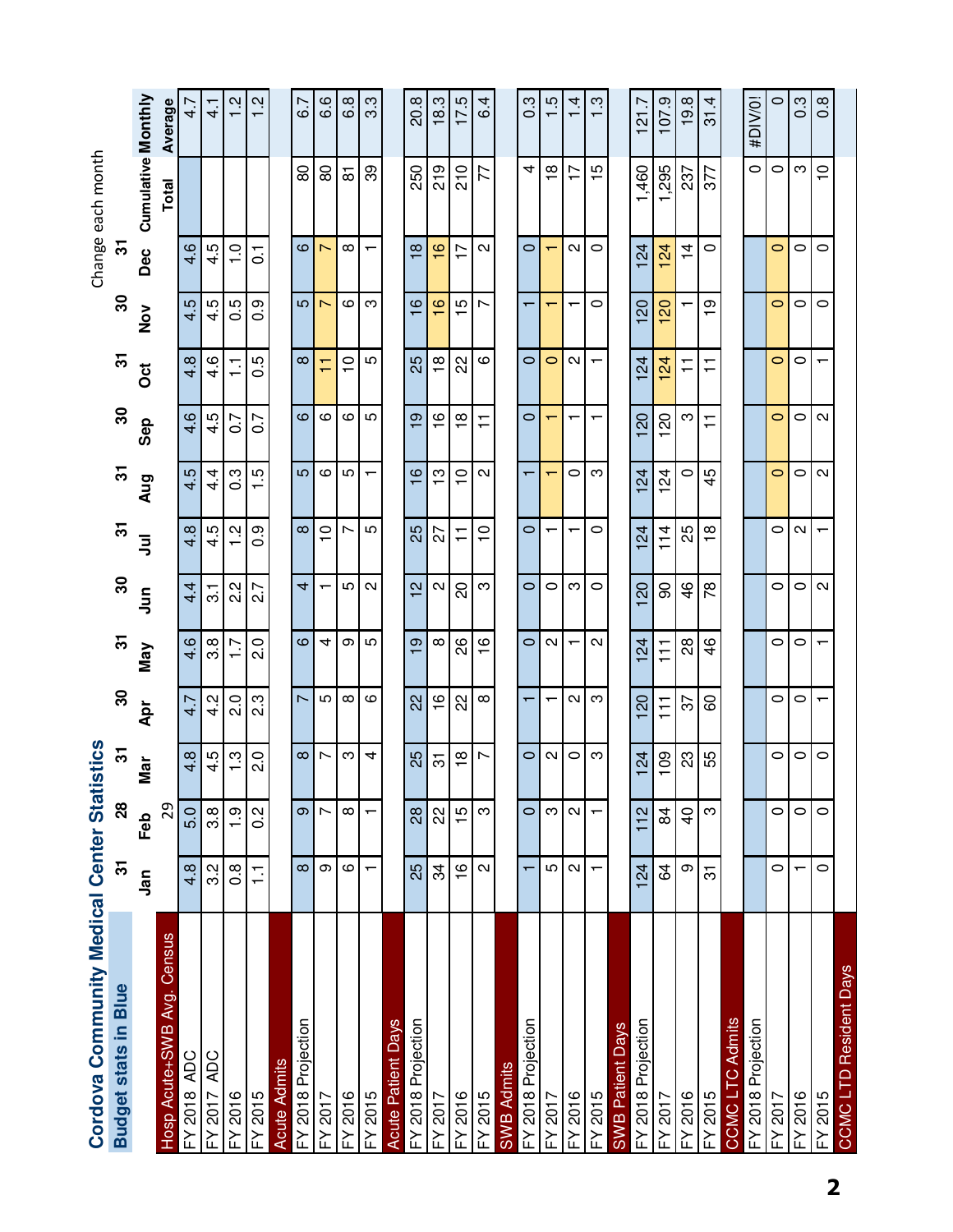| FY 2018 Projection                    | 310              | 280             | 310            |                 | 310                            | $\overline{\frac{300}{}}$ | 310    | 310            |                 | 310           | $\overline{\frac{300}{500}}$ | $\overline{310}$ | 3,650 | 304.2         |
|---------------------------------------|------------------|-----------------|----------------|-----------------|--------------------------------|---------------------------|--------|----------------|-----------------|---------------|------------------------------|------------------|-------|---------------|
| FY 2017                               | 310              | 280             | 310            | 300             | 310                            | 300                       | 310    | 310            | 300             | 310           | 300                          | 310              | 3,650 | 304           |
| FY 2016                               | 310              | 290             | 310            | 297             | $\frac{0}{3}$                  | 298                       | 292    | 310            | 300             | 310           | 300                          | 310              | 3,637 | 303.1         |
| FY 2015                               | 310              | 280             | 308            | 287             | 307                            | 300                       | 274    | 273            | 388             | 309           | 300                          | 310              | 3,646 | 304           |
| Census<br>Avg.<br>CCMC <sub>LTC</sub> |                  |                 |                |                 |                                |                           |        |                |                 |               |                              |                  |       |               |
| FY 2017                               | 10.0             | 10.0            | 10.0           | 10.0            | 10.0                           | 10.0                      | 10.0   | 10.0           | 10.0            | 10.0          | 10.0                         | 10.0             |       | 10.0          |
| FY 2016                               | 10.0             | 10.0            | 10.0           | 9.9             | 10.0                           | 9.9                       | 4<br>တ | 10.0           | 10.0            | 10.0          | 10.0                         | 10.0             |       | 9.9           |
| FY 2015                               | 10.0             | 10.0            | 9.9            | 9.6             | 9.9                            | 10.0                      | 8.8    | $\infty$<br>ထံ | တ့<br>은         | 10.0          | 10.0                         | 10.0             |       | 10.0          |
| ER Visits                             |                  |                 |                |                 |                                |                           |        |                |                 |               |                              |                  |       |               |
| FY 2018 Projection                    | 50               | $\overline{4}$  | 50             | 55              | 55                             | 8                         | 80     | 75             | 8               | 65            | 50                           | 8                | 700   | 58.3          |
| FY 2017                               | $\frac{9}{4}$    | 35              | ᡇ              | 9               | 53                             | 55                        | 75     | 89             | င္မွာ           | 5             | $\overline{4}$               | 55               | 650   | 54.2          |
| FY 2016                               | 52               | 45              | 52             | 52              | 59                             | 79                        | 85     | $\overline{7}$ | <u>ন</u>        | 55            | 57                           | S3               | 694   | 57.8          |
| FY 2015                               | $\mathbb{S}^2$   | $\frac{6}{4}$   | क्             | $\overline{4}$  | 104                            | ಌ                         | 104    | 5              | 47              | 9S            | 57                           | 89               | 715   | 59.6          |
| Outpatient Registrations w/ER         |                  |                 |                |                 |                                |                           |        |                |                 |               |                              |                  |       |               |
| FY 2018 Projection                    | 125              | 115             | 35             | 340             | $\overline{40}$                | SQ                        | 80     | 175            | $\overline{20}$ | 50            | 30                           | $\overline{a}$   | 950   | 5<br>162.     |
| FY 2017                               | 120              | $\overline{11}$ | 138            | 293             | 136                            | 146                       | 177    | 168            | 145             | 147           | 127                          | 138              | 1,847 | 154           |
| <b>FY 2016</b>                        | $\overline{120}$ | 117             | $\frac{5}{10}$ | 342             | 59<br>$\overline{\phantom{0}}$ | 164                       | 160    | 172            | 165             | 146           | 88<br>$\mathbf -$            | 52               | 939   | 485           |
| FY 2015                               |                  |                 |                |                 |                                |                           |        |                |                 |               |                              |                  | 0     | $\circ$       |
| <b>PT Procedures</b>                  |                  |                 |                |                 |                                |                           |        |                |                 |               |                              |                  |       |               |
| FY 2018 Projection                    | 400              | 340             | 423            | 400             | 327                            | 366                       | 320    | 330            | 348             | 330           | 407                          | 416              | 4,407 | 367.3         |
| FY 2017                               | 416              | 322             | 497            | 399             | 327                            | 296                       | 343    | 136            | 206             | 284           | 387                          | 376              | 3,989 | 332           |
| FY 2016                               | 319              | 344             | 349            | $\overline{40}$ | 326                            | 396                       | 291    | 324            | 489             | 346           | 407                          | 415              | 4,407 | 367           |
| FY 2015                               | 224              | 197             | 280            | 347             | 321                            | 224                       | 319    | 345            | 216             | 170           | 296                          | 269              | 3,208 | 267           |
| Lab Tests                             |                  |                 |                |                 |                                |                           |        |                |                 |               |                              |                  |       |               |
| FY 2018 Projection                    | 310              | 330             | 305            | 325             | 350                            | 305                       | 390    | 360            | 385             | 405           | 325                          | 350              | 4,140 | 345.0         |
| FY 2017                               | 298              | 322             | 284            | 304             | 318                            | 283                       | 435    | 410            | 337             | 387           | 310                          | 322              | 4,010 | 334           |
| FY 2016                               | 304              | 363             | 324            | 350             | 374                            | 399                       | 318    | 314            | 319             | 340           | 272                          | 219              | 3,896 | 325           |
| FY 2015                               | 40               | 350             | 533            | 266             | 486                            | $\frac{1}{3}$             | 41     | 328            | 359             | 363           | $\overline{5}$               | 367              | 4,505 | 375           |
| <b>X-Ray Procedures</b>               |                  |                 |                |                 |                                |                           |        |                |                 |               |                              |                  |       |               |
| FY 2018 Projection                    | 45               | 45              | $\overline{a}$ | $\overline{30}$ | $\overline{40}$                | 89                        | 75     | 8              | 55              | 45            | $\overline{4}$               | 45               | 615   | 513           |
| FY 2017                               | 47               | $\frac{3}{4}$   | 22             | 89              | $\frac{2}{3}$                  | යි                        | 22     | 57             | $\frac{3}{4}$   | 43            | 43                           | 45               | 564   | $\frac{1}{4}$ |
| FY 2016                               | 60               | 52              | 3              | 56              | 76                             | $\overline{\mathcal{K}}$  | යි     | 74             | S <sub>2</sub>  | $\frac{4}{3}$ | $\frac{2}{3}$                | 22               | 691   | 58            |
| FY 2015                               | 27               | 27              | 8              | 89              | S9                             | 89                        | ဓွ     | 84             | 4               | 34            | 55                           | $\frac{4}{3}$    | 648   | 54            |
| CT Procedures                         |                  |                 |                |                 |                                |                           |        |                |                 |               |                              |                  |       |               |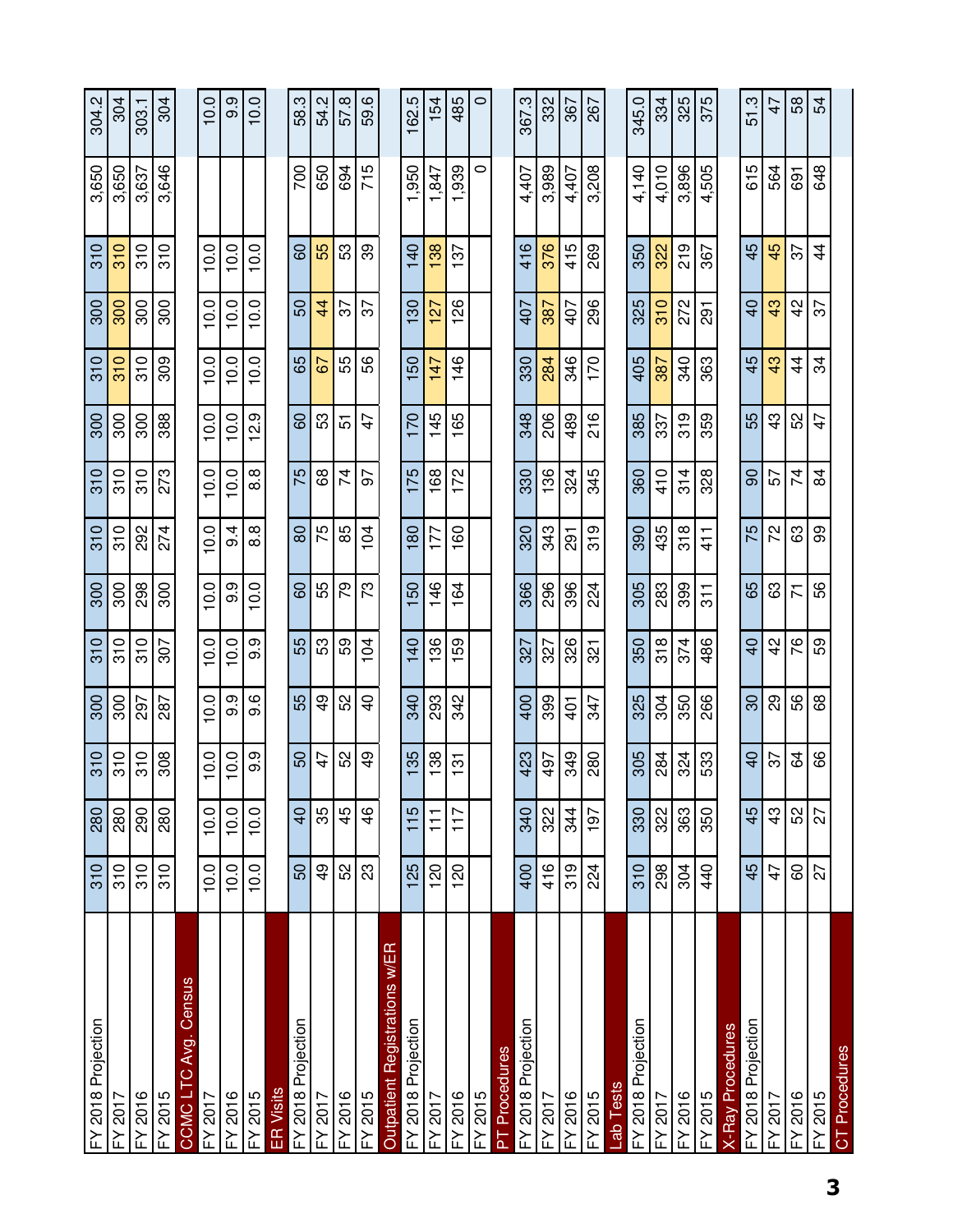| FY 2018 Projection         |                |                | $\vec{4}$     | 15             | 15              | $\overline{5}$ | 20              | 15            | $\tilde{\mathbf{e}}$ | వె            | <u>ន</u>       | <u>ဖ</u>      | 195            | 16.3           |
|----------------------------|----------------|----------------|---------------|----------------|-----------------|----------------|-----------------|---------------|----------------------|---------------|----------------|---------------|----------------|----------------|
| <b>FY 2017</b>             |                |                | ဗု            | $\overline{4}$ | $\frac{1}{2}$   | $\overline{4}$ | 2               | 15            | $\overline{a}$       | $\frac{8}{2}$ | $\overline{9}$ | $\frac{6}{1}$ | 178            | 15             |
| $-4.2016$                  |                |                | $\frac{6}{1}$ | $\frac{1}{4}$  | LO              | 24             | 20              | $\frac{4}{4}$ | 15                   | 25            | ŗ              | ≌             | $\frac{80}{5}$ | $\tilde{=}$    |
| <b>CMC Clinic Visits</b>   |                |                |               |                |                 |                |                 |               |                      |               |                |               |                |                |
| FY 2018 Projection         | <b>200</b>     | $\frac{5}{10}$ | 189           | <u>ក្ត</u>     | $\overline{24}$ | ភ្ន            | $\frac{8}{218}$ | 265           | 359                  | 235           | <b>Z07</b>     | 223           | 2,750          | 229.2          |
| FY 2017                    | 21<br>21       | 175            | 197           | 188            | 248             | 239            | 217             | 284           | 356                  | 232           | 200            | $\frac{1}{2}$ | 2,759          | 229.9          |
| FY 2016                    | 178            | 197            | 170           | 203            | 222             | $\frac{5}{1}$  | 205             | 231           | 343                  | 227           | 203            | 23            | 2,593          | 216            |
| FY 2015                    | $\frac{4}{1}$  | 151            | 157           | 196            | 204             | $\frac{8}{1}$  | 224             | 270           | 164                  | 194           | <u>는</u>       | 160           | 2.182          | $\frac{82}{5}$ |
| Behavioral Hith Visits     |                |                |               |                |                 |                |                 |               |                      |               |                |               |                |                |
| FY 2018 Projection         | 8              | 105            | 85            | $\frac{6}{2}$  | $\overline{0}$  | $\frac{5}{10}$ | $\overline{0}$  | 105           | 85                   | ဓ             | $\overline{0}$ | <u>ទ</u>      | 1,180          | 98.3           |
| FY 2017                    | 20             | 88             | Σ             | 8              | 88              | $\overline{5}$ | 85              | ၜႍ            | 22                   | 56            | 72             | 94            | 1,004          | 83.7           |
| FY 2016                    | 34             | <u>ទី</u>      | <u>ទី</u>     | 104            | 89              | 75             | 58              | တွ            | 56                   | 47            | 80             | $\frac{2}{2}$ | 967            | <u>ಹ</u>       |
| FY 2015                    | 94             | 8              | 73            | 97             | 57              | 89             | $\frac{2}{1}$   | $\frac{1}{2}$ | $\frac{6}{1}$        | 20            | 71             | مح            | 943            | 79             |
| <b>rescriptions Filled</b> |                |                |               |                |                 |                |                 |               |                      |               |                |               |                |                |
| FY 2018 Projection         | $\frac{1}{10}$ | 176            | 220           | 330            | 440             | 660            | 880             | 1,100         | 1,100                | 770           | 770            | 770           | 7,326          | 610.5          |
|                            |                |                |               |                |                 |                |                 |               |                      |               |                |               |                |                |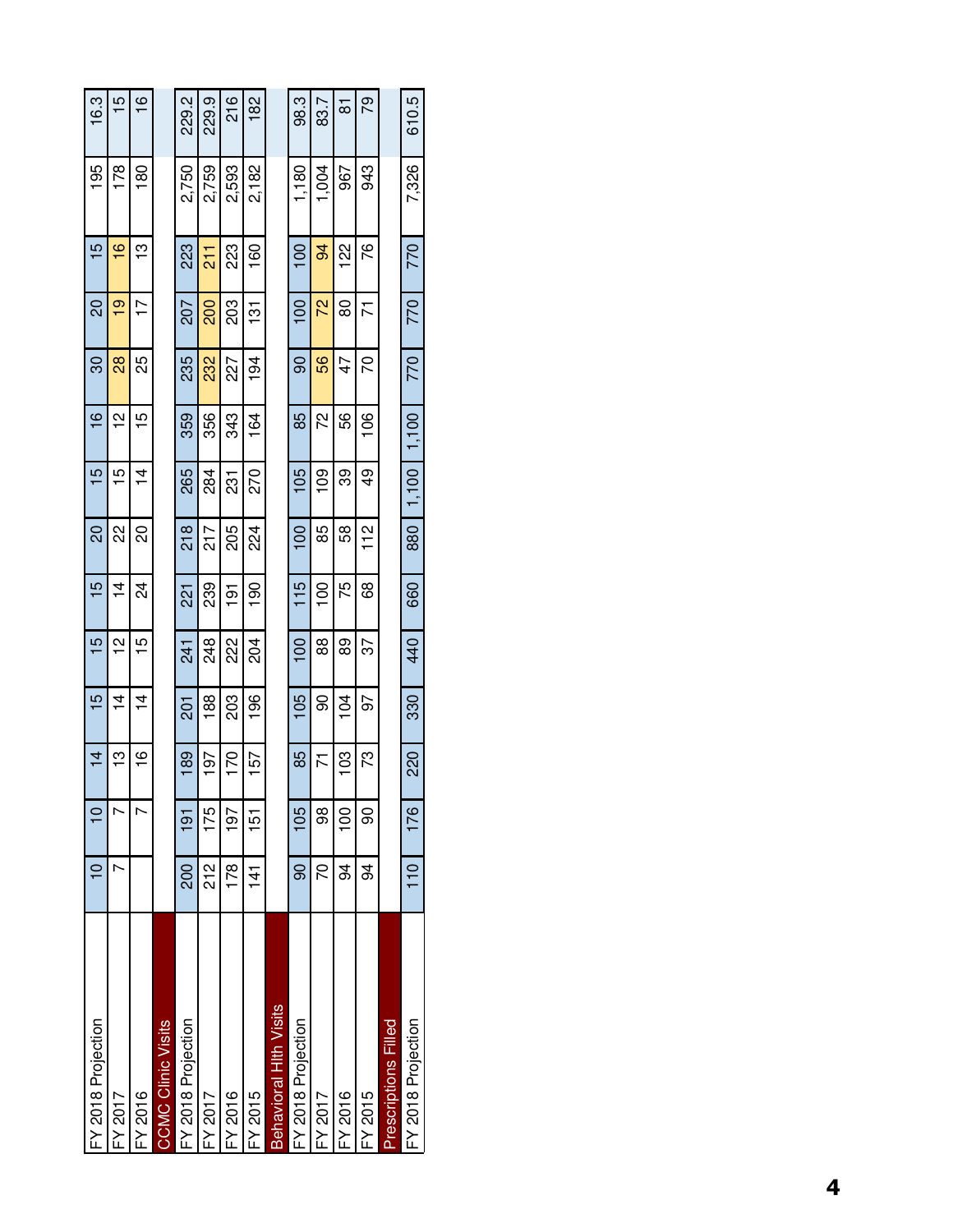# 2018 Budget Assumptions

Wage increases based on Board approved wage philosophy and merit based on performance.

Will have to budget wages by individual rather than position.

Continued effort to reduce use of travelers.

Supply costs increases of 5% in 2018. Pharmacy 8 %.

Overall goal of 5% margin.

Budget method

- 1. Establish Statistics for the year
- 2. Calculate revenue based on historical average per stat revenue plus price increase
- 3. Calculate contractual allowances based on historical/planned payer mix.
- 4. Budget FTE's/ hours worked per job code This by Year individual
- 5. Then budget wages with/or if there is a planned increase.
- 6. Budget operating expenses.
- 7. Assembly all the parts.
- 8. Check for margin percentage
- 9. Individual manager review with Administration.